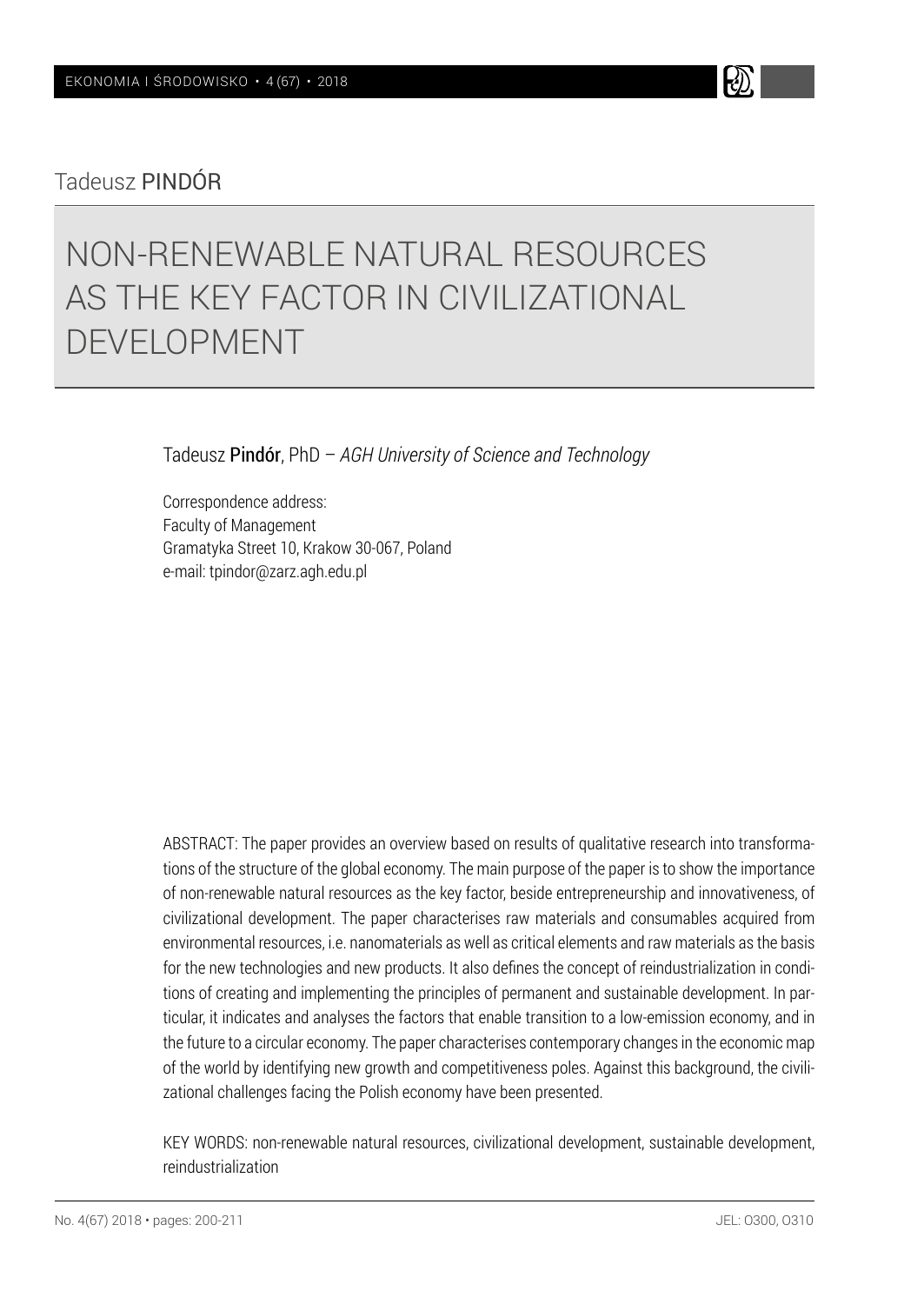#### Introduction

Natural resources are considered to be among the basic factors of production, beside labour and capital.

Among the many classifications of natural resources, one of crucial importance, from the environmental and economic points of view, is the division into renewable and non-renewable resources.

Non-renewable resources make up part of the natural resources whose formation process has been completed and the quantity of which can be found on the Earth is physically finite. Systematic use of them leads to their depletion. Once consumed, they do not regenerate in a time encompassed by human experience.

Non-renewable resources include, above all, the resources of metal ore deposits and native metals, and also the resources of primary energy carriers, i.e. coal and lignite, natural gas, crude oil and fissile materials. They can be divided into two groups, i.e. recyclable and non-recyclable (Mikoś, 2008; Pindór, 2017b).

This paper focuses on an analysis of the economic utilisation of the resources of precious and semi-precious metal ores, iron ores as well as other resources considered in modern times to be critical elements along with raw materials, and also on such resources that are used to obtain materials of nanometric dimensions, i.e. at the level of single atoms and molecules. These materials underlie the formation and development of nanotechnology, a new field of knowledge and technology with a remarkable development dynamic (Jankowska-Kłapkowska, 2001; Nanotechnology, 2017; World, 2017).

The use of nanomaterials and nanotechnologies, critical elements and raw materials, as well as disruptive technologies for the purpose of commencing exploitation of shale gas resources has been recognised as a process of the modern reindustrialisation of the economy in the most highly developed countries of the world (Pindór, 2017a).

The author of this paper has defined reindustrialisation as a process of innovative development and structural changes in the economy which, taking into account the criteria of balanced and sustainable development, enables the achievement of such major objectives as:

- an increase in the share of industry in creating GDP,
- an increase in the export of industrial products, including technologies,
- a lasting increase in employment (Pindór, 2016).

This process denotes the trend of development of the global economy respecting the criteria of the protection of resources, functions and components of the environment and leading to a low-emission economy, and further on to a circular economy.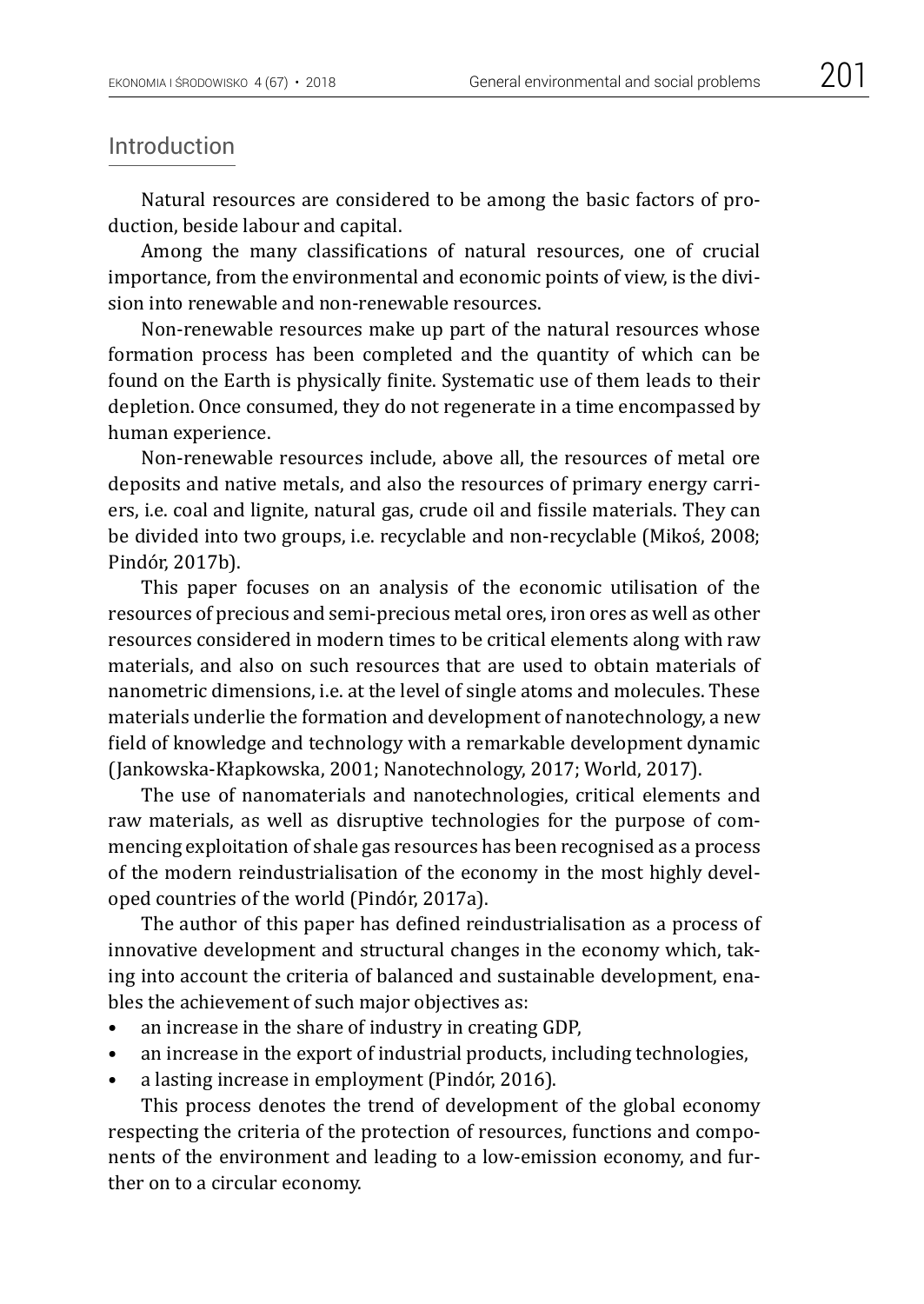The significance of non-renewable natural resources for civilisational development

#### Metals and their alloys

A particularly prominent share of the materials sourced by man from natural resources comprises metals and metal alloys.

The earliest discovered metal was copper. The recognition and first use took place ca. 7000 BC in Egypt. The physical and chemical properties of copper enabled the commencement of the manufacture of some objects of crucial importance to man, such as tools, weapons, vessels and ornaments, and also for minting coins.

Beside copper, gold is one of the metals earliest recognised by man. For thousands of years, gold has been a symbol of purity, excellence, indestructibility and prestige. It is the rarest element on the planet, which additionally emphasises the uniqueness of this metal. The global centre of exploration and exploitation of gold was, as in the case of copper, Egypt. So far, over 100 ancient gold mines have been identified within the borders of this country (Wielka, 2008).

The discovery of tin and the creation of copper and tin alloys, i.e. bronze, and then the discovery of zinc and the creation of copper and zinc alloys, i.e. brass, greatly expanded the range of applications of these materials by man.

The Bronze Age saw the development of mining and processing of ores, metal smelting as well as moulding and processing objects, which gave rise to an era of specialisation in the manufacturing process (Agricola, 2000; Mikoś, 2008).

Other inventions from that age, mainly related to communication and transport, were a factor of the development of trade in raw materials and other products over large distances, which, using modern terminology, can be defined as the establishment of the international supply chains of bronze and brass.

The importance of these solutions made metals and their alloys into materials that were initially crucial in satisfying the basic existential needs and later on in prolonging life and improving its quality.

Copper and copper alloys as well as gold, and later on also silver, contributed substantially to the development of the great civilisations of the ancient world, particularly of Egypt and the ancient Near East (Wielka, 2008).

Another important achievement was the smelting of iron. The original sources of this material were probably meteorites, readily available to Man, replaced over time by bog iron ore and limonite mudstones.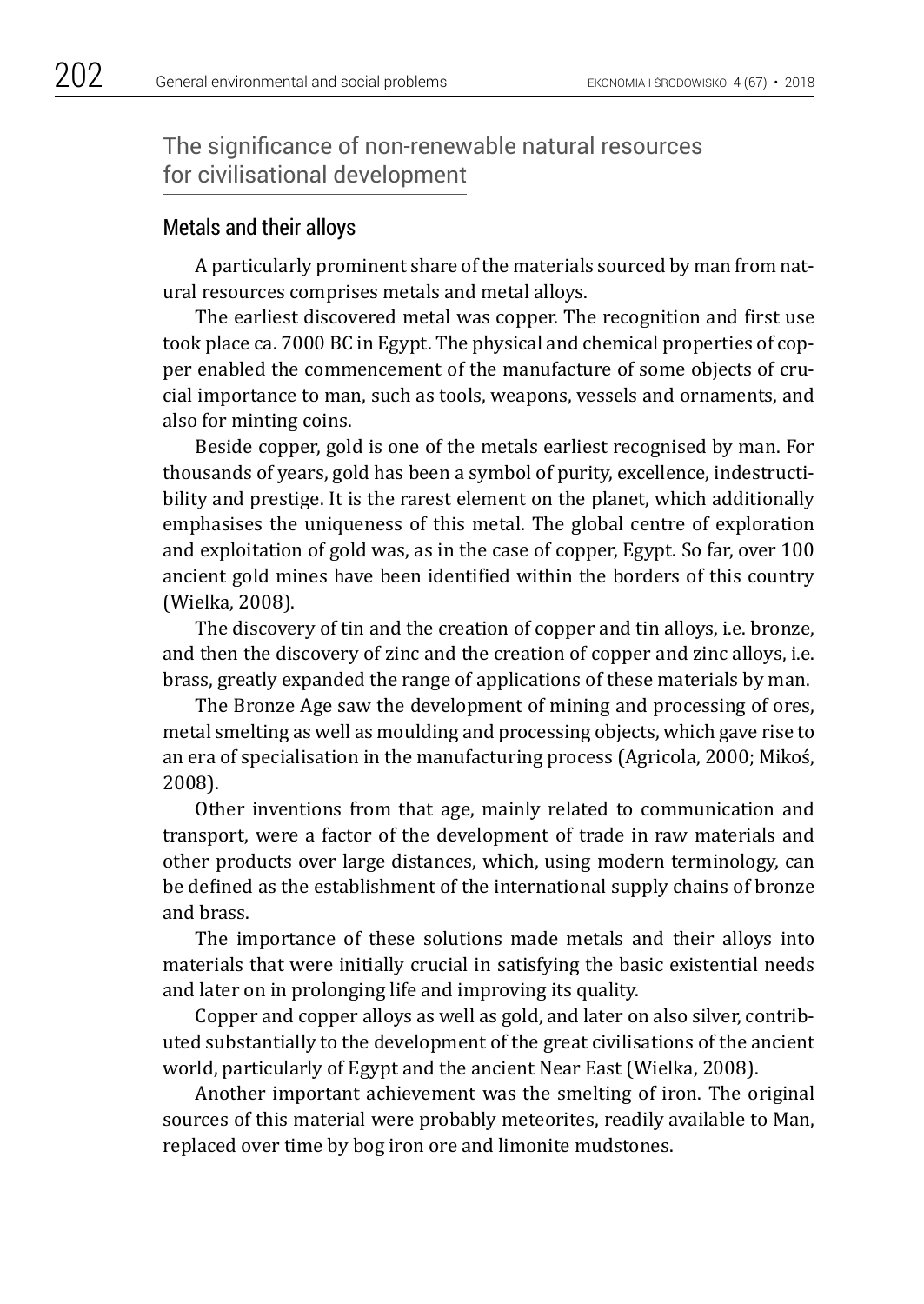The extraction of iron and then the manufacture of steel led to the foundation of the Industrial Age. The volume and dynamics of production and consumption of steel, including stainless steel, in the period 1950-2015 justify the assertion that this period is the second iron and steel age. At the dawn of the 21st century and the new millennium steel remains the main construction material (Industrial, 2017).

In modern times, metals are very deeply processed, which makes it possible to confer a lot of new properties leading to previously undiscovered applications.

The list of the most important products, the manufacture of which is based on the use of metals and their alloys, includes machinery and engineering devices, including heat and power generators, entire manufacturing lines in the process industry, control and measuring apparatus, means of transport, automated devices and robots, along with household appliances.

Metals belong to the basic materials that enable the construction of buildings, bridges, flyovers, power transmission lines, and broadcast equipment and telecommunications transmitters.

#### Elements and critical raw materials

In 2008, the Committee on Critical Mineral Impacts on the U.S. Economy presented a definition of critical raw materials, which was also adopted by the EU states (Blaschke, Witkowska-Kita, Biel, 2015; Komunikat, 2014; Stefanowicz, 2014). According to this definition, critical raw materials are 'minerals/raw materials that are vulnerable to availability and supply restrictions or disruptions with macroeconomic impact on the nation.' Among other things, this document analyses the notion of criticality based on three groups of criteria:

- the economic consequences of supply restriction.
- the level of vulnerability to supply disruption,
- the environmental risk related to restrictions concerning the availability of raw materials in particular countries due to changes in the legal requirements concerning environmental protection.

Raw materials were divided into three groups with respect to the degree of criticality (Komunikat, 2014; Critical, 2010). The following 14 raw materials were found to be the most critical to the economies of the EU states': antimony, beryllium, cobalt, fluorite, gallium, germanium, graphite, indium, magnesium, niobium, rare earth elements, platinum-group metals, tantalum and tungsten.

Presented below are selected devices and materials in which critical elements and raw materials are used in innovative technologies: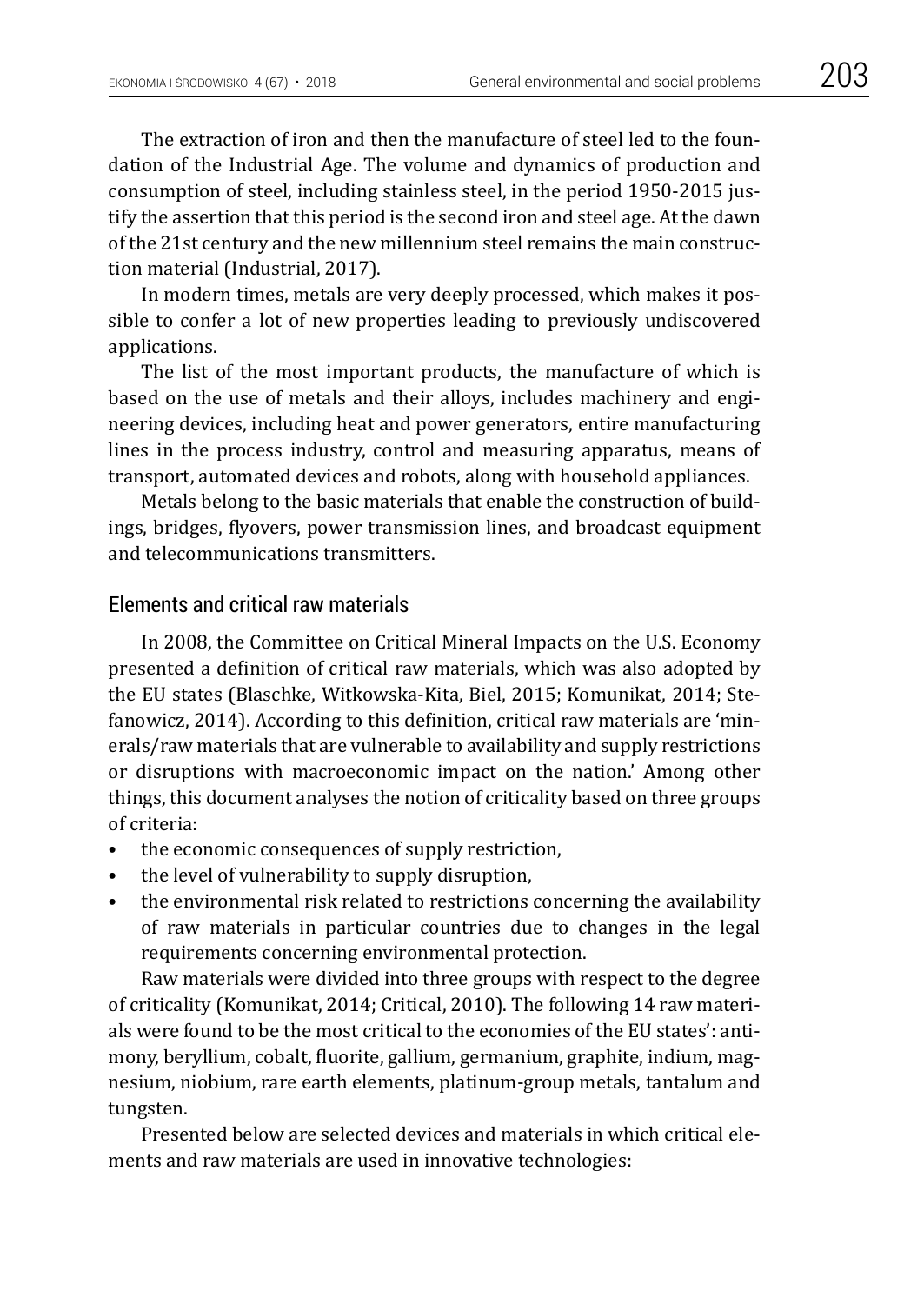- high-temperature superalloys and lightweight alloys for aerospace applications,
- superconductors, fuel cells, batteries and rechargeable batteries,
- mobile phones, computers, monitors, liquid crystal displays and monitors,
- semiconductors, lasers, solar batteries,
- medicines, medical chemotherapy devices, microchips, orthopaedic implants,
- optical disks and fibres,
- liquid crystal displays and monitors,
- automobile and chemical catalysts,
- water treatment and desalination plants.

### Nanomaterials and nanotechnologies

Nanomaterials include all sorts of materials in which there are regular structures at the molecular level, i.e. not exceeding 100 nanometres (Key, 2015).

Nanotechnologies, i.e. the technologies used to manufacture nanomaterials, enable plastics to be obtained with a composition and properties that could not be obtained using previously-known methods.

Nanomaterials have different physical properties as compared with traditional materials. In 2018, fullerenes, graphene, graphane, germanene, silicene and stanene were classified as anthropogenic, i.e. man-made, nanomaterials (Platforma, 2017).

Fullerenes are molecules composed of an even number of carbon atoms forming an enclosed, hollow solid. The chemical properties of fullerenes are in many respects similar to those of aromatic hydrocarbons. The first fullerene model was proposed as early as 1970 in Japan but it is the period of the late 1980s and early 1990s that marks the discovery of this material in the UK and the USA. Fullerenes have already found many practical applications (Postępy, 2017).

Graphene is a flat structure composed of carbon atoms bonded to form hexagons. This material has a thickness of one atom; therefore, with some simplification, it is referred to as a two-dimensional structure. Back in the 1940s, when a theoretical description of graphene was created, a lot of researchers asserted that a two-dimensional material could not exist in nature. A technological breakthrough was observed in 2004 when two groups of scientists in the UK and the USA obtained, independently of each other, a one-atom material with unique properties, mainly electric and mechanical. In many applications graphene is used as a substitute for silica, especially in high-frequency transistors. Sensors made of graphene enable the detection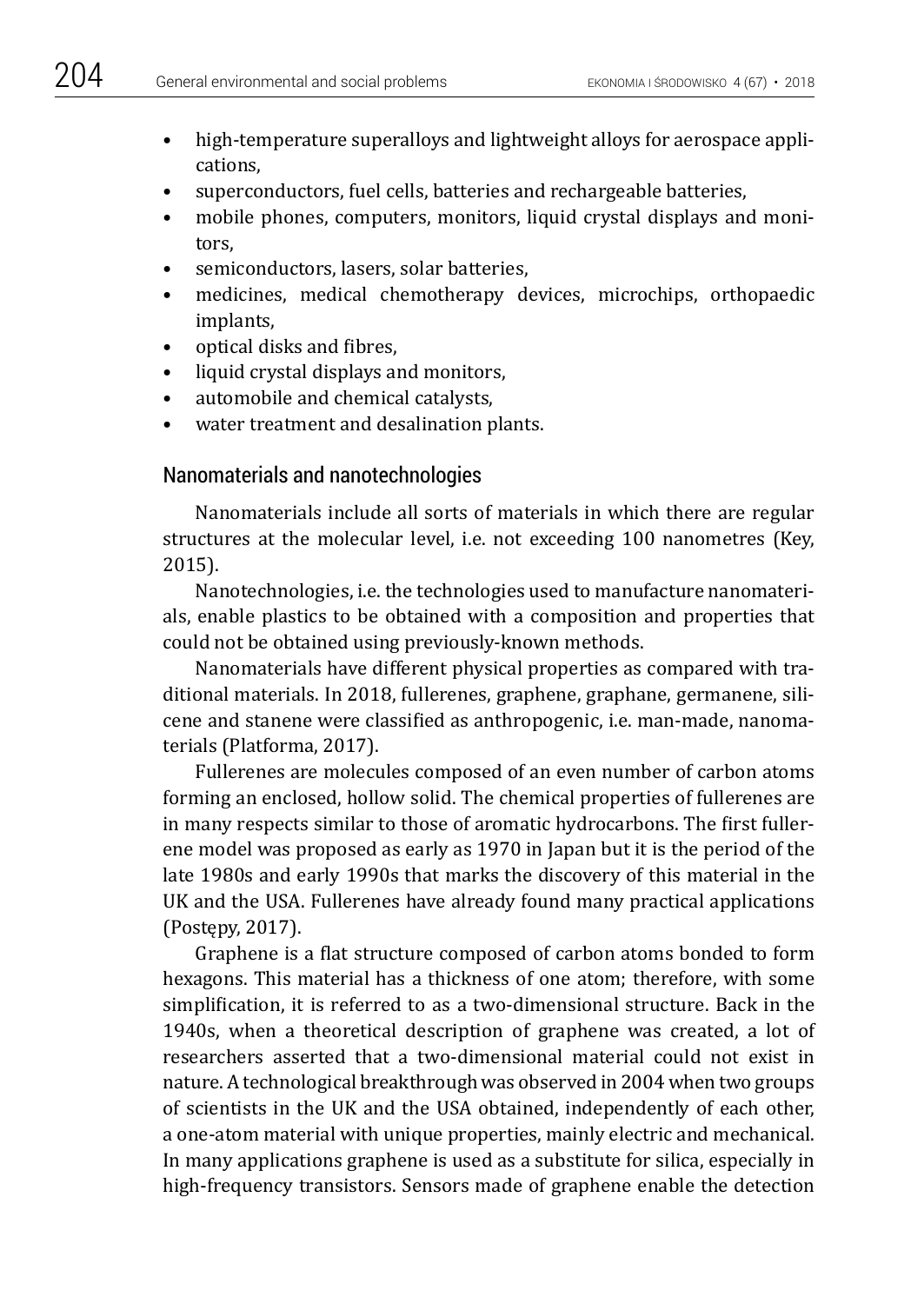of single molecules of harmful substances, which provides new opportunities for the application of these devices in monitoring and environmental protection (Nanotechnology, 2017).

It is worth emphasising that the original method of producing high strength metallurgical graphene was developed in Poland, which made it possible to obtain patent protection for this product in the United States and the EU states. Another important event in this segment of nanotechnology was the launching of the production of graphene sheets with dimensions of 50x50 cm by the Warsaw-based Institute of Electronic Materials Technology as well as launching large scale graphene in the market by the Nano Carbon company (Surowce, 2017).

Graphane is an organic chemical compound, a two-dimensional polymer formed as a result of the complete hydrogenation of graphene. As a result of such a transformation, graphene, which is a very good conductor, becomes an insulator. Graphane was discovered in the United States in 2007 (Nowy, 2010).

Germanene is a germanium allotrope, a nanomaterial with a flat structure, similar to that of graphene and silicene. Due to its negligible thickness, germanene, like graphene, is considered as a two-dimensional structure. In 2014, two teams of scientists, one European and the other Chinese, announced, independently of each other, that they had succeeded in obtaining germanene. This material displays new semi-conductive and optical properties; in particular, it is expected that it will be possible to apply it in field-effect transistors and other electronic components (Postępy, 2014- 2018).

Silicene is an allotropic variety of silica, a nanomaterial with a flat structure, similar to that of graphene and germanene. Silicene structures were first observed in Japan in 2010. The potential areas of numerous applications of silicene include electronics, particularly state-of-the-art semiconductor fabrication, as well as a lot of industrial production processes (Nanotechnology, 2017).

Stanene is composed of a two-dimensional layer of tin atoms with a thickness of one atom of this element, and is the tin equivalent of graphene. It was fabricated in China in 2016 on a layer of bismuth telluride. A unique quality of this material is that it conducts electric current without generating any heat, i.e. without any losses (China, 2017).

The 'nano' dimension, i.e. one millionth of a millimetre enables the multiple reduction of specific material consumption in the production of machinery, equipment and manufacturing installations but of special importance is the use of nanotechnologies in the manufacture of some commonly used products, such as mobile communication devices, computers, sensors, radio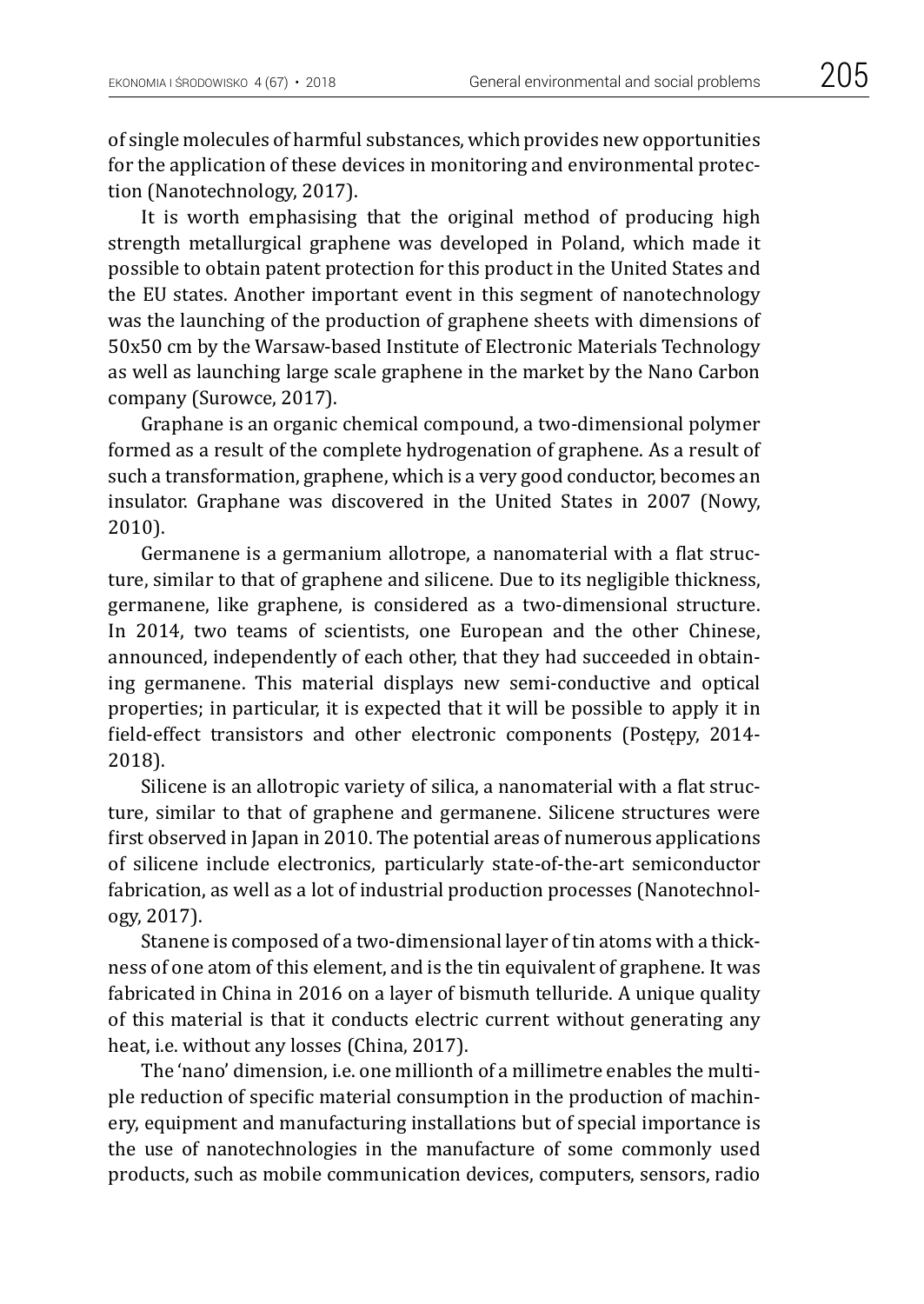and television receivers as well as devices used to control household appliances and vehicles.

Nanomaterials and nanotechnologies enable substantial reductions in production costs and consequently, also in the prices of the corresponding products, which appropriately increases the demand for such products obtained as the result of applying innovative technologies (Brynjolfsson, McAffe, 2015; Christensen, 2014).

Despite the great scale of production, measured in billions of pieces of new products annually, introduction of nanotechnologies does not require any increase in the rate of depleting non-renewable mineral resources and is the main factor of sustainable development (OECD, 2016; Opportunities, 2016; Nowy, 2010-2017; Platforma, 2017; Societal, 2016).

Nanomaterials and nanotechnologies have many applications. The currently most important of these include:

- measuring devices,
- electronic medical and environmental systems,
- telecommunications: radiocommunications, particularly mobile, radiolocation and radio navigation, transmission and television, telecommunications networks, including satellite ones,
- computer engineering,
- automated and robotic devices,
- industrial electronics,
- microwave technology.

#### Natural resources of the future

Natural resources that may be the basis for obtaining tangible factors of economic development in the future include marine mineral resources and seabed resources of primary energy carriers, mainly crude oil and natural gas.

The problems of the management of marine resources has once again gained importance in connection with the concept of sustainable development. The identified and proven marine resources make a large contribution to the global resources of minerals and primary energy carriers (Pindór, Preisner, 2016).

The analysis concerns in particular the determinants, plans and current experience related to the management of metalliferous seabed resources. As a member of the Interoceanmetal Joint Organization, Poland has at its disposal a plot in the eastern part of the Clarion-Clipperton field, containing considerable resources of manganese nodules on the bed of the Pacific Ocean.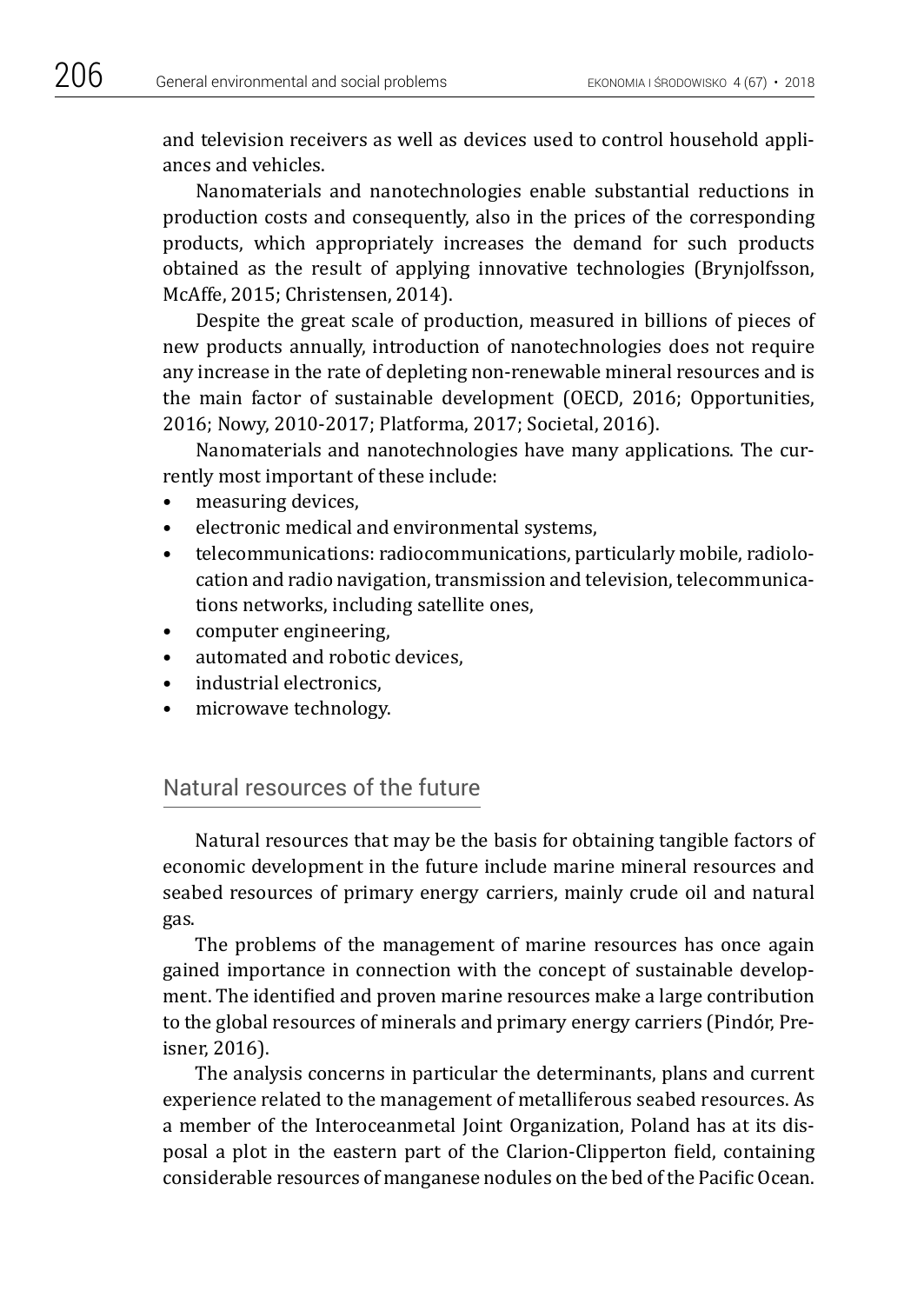The Clarion-Clipperton (C-C) field is located in an open sea area. The nodules in this area are mainly composed of iron and manganese oxides and hydroxides. Manganese nodules forming mineral deposits in this area contain a lot of metals. Their special feature is the increased concentration of such metals as manganese, nickel, copper, cobalt, molybdenum, zinc and rare earth elements. The nodules are solid shapes with diameters of up to 15 cm. The marine deposits in the C-C area are found at depths of between 3,800- 5,200 metres. The estimated prospective resources of polymetallic nodules are approx. 34 bn tonnes, of which manganese resources 7,500 m tonnes, nickel 340 m tonnes, copper 265 m tonnes and cobalt 78 m tonnes.

The proven high concentrations of metals in the nodules mean that these deposits can be classified as rich ores.

The resources of metalliferous nodules allow industrial mining at a maximum permissible level of 4.5 m tonnes of wet nodules annually during the licence period, i.e. 20-25 years (Pindór, Preisner, 2016).

## The technology readiness level of the economy

Another essential category in the field of competitiveness of the economy is the technology readiness level, which is a measure of the capability of an economy to absorb breakthrough technologies increasing the productivity of manufacturing factors. The technology readiness level concerns particularly those processes and technology transfer channels that trigger a flow of information promoting innovation or increasing the innovation absorption.

Assessment of the technology readiness level in the particular countries is the subject of research being carried out by the World Economic Forum. This institution publishes the results of analyses of conditions for long-term economic development, conducted by an international team of experts, in an annual report entitled the Global Competitiveness Report (Global, 2017). In the 2017 report it was announced that the leaders of competitiveness in the global scale were Switzerland, Singapore and the United States.

With regard to the ranking of the technology readiness level, the World Economic Forum applies a number of detailed indicators, the most important of which include:

- The accessibility and transfer of technology; within this indicator the assessment concerns above all the availability of the latest technologies; Poland's rank: 68th,
- The national enterprises' capability for absorbing technologies; Poland's rank: 65th,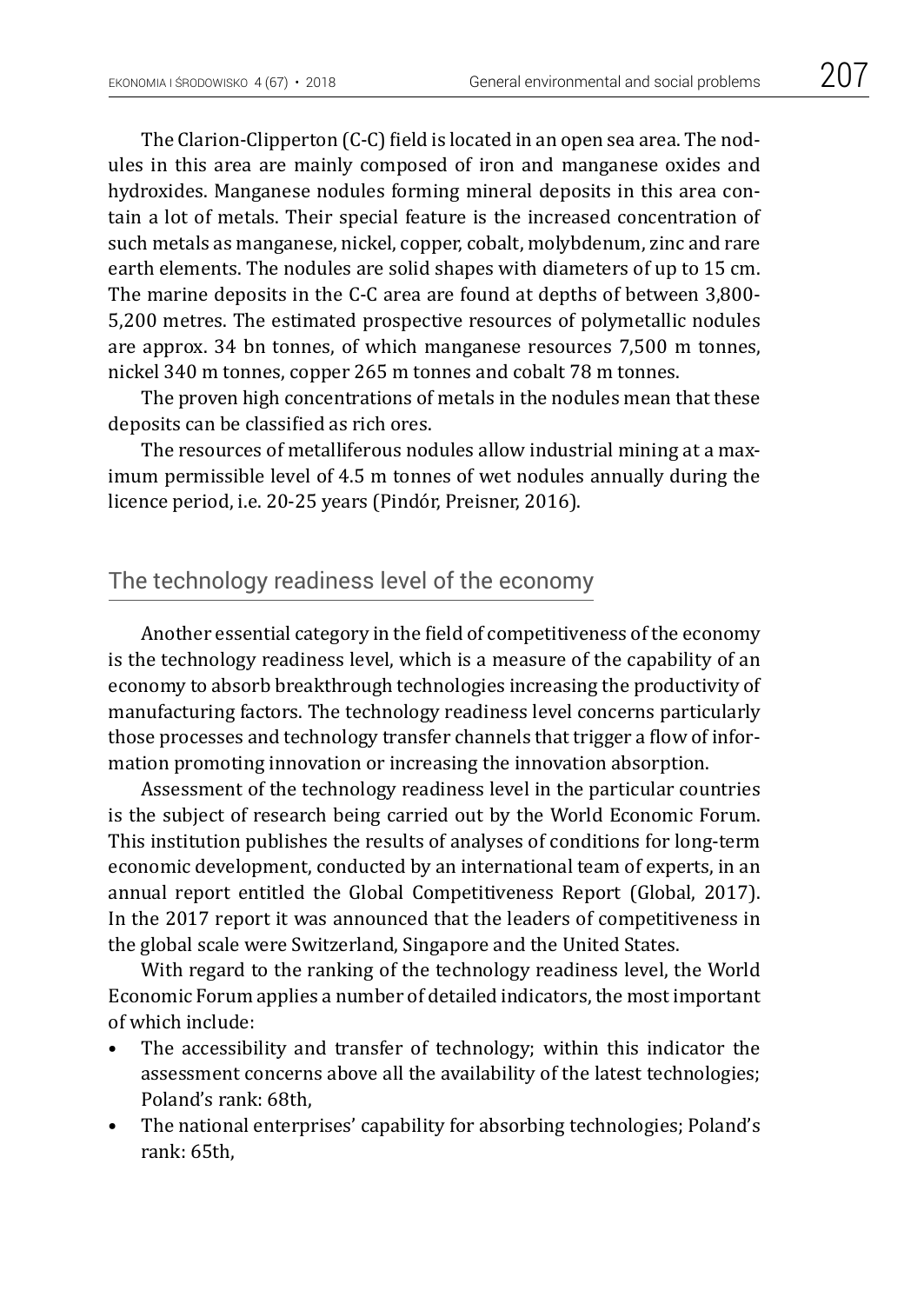• The value of direct foreign investments enabling transfer and dissemination of new technologies; Poland's rank: 49th.

According to the overall assessment of technology readiness, Poland ranks 46th in the world (Strategia, 2017).

The low detailed indicators and the low overall score concerning technology readiness as indicated in the Global Competitiveness Report 2016/2017 represent a key civilisational challenge for Poland.

## A new field of growth and competitiveness in the global economy

The last two decades of the 20th century and the first few years of the new century have brought about fundamental structural changes to the global economy.

Thanks to the unprecedented concentration of human resources with the highest qualifications as well as material and financial capital on searching opportunities for the application of new solutions from the field of basic research in the economic practice, a large number of technologies were developed for obtaining new materials, and then, consequently, new products as well.

The remarkable dynamics of the new technological advancement on a global scale was accompanied by processes of profound restructuring of the economy of the People's Republic of China representing the active response of people in the PRC to the appeal 'Get rich!' announced by the political and economic leaders in 1978 (China, 2017; Industrial, 2017).

The most important consequence was the formation and then rapid development of the Chinese middle class. As a rule, this sector of society displays a high level of education and also of independence of their own views and decisions, and, above all, a high level of entrepreneurship and innovativeness. The historical changes taking place in the PRC are essentially the result of the transformation of the society's mentality, from disciplined but passive executors of commands into dynamic and creative entrepreneurs.

The way towards the transformation of the PRC into the factory of the world and the world's greatest exporter has been education at the higher level as well as in increase in expenditure on research and development, like the urbanisation processes for the migration of 600m people in 1990-2025 from rural environs to cities and the industrialisation on an unprecedented scale (Industrial, 2017).

Urbanisation and industrialisation made the PRC into the global pole of growth and competitiveness.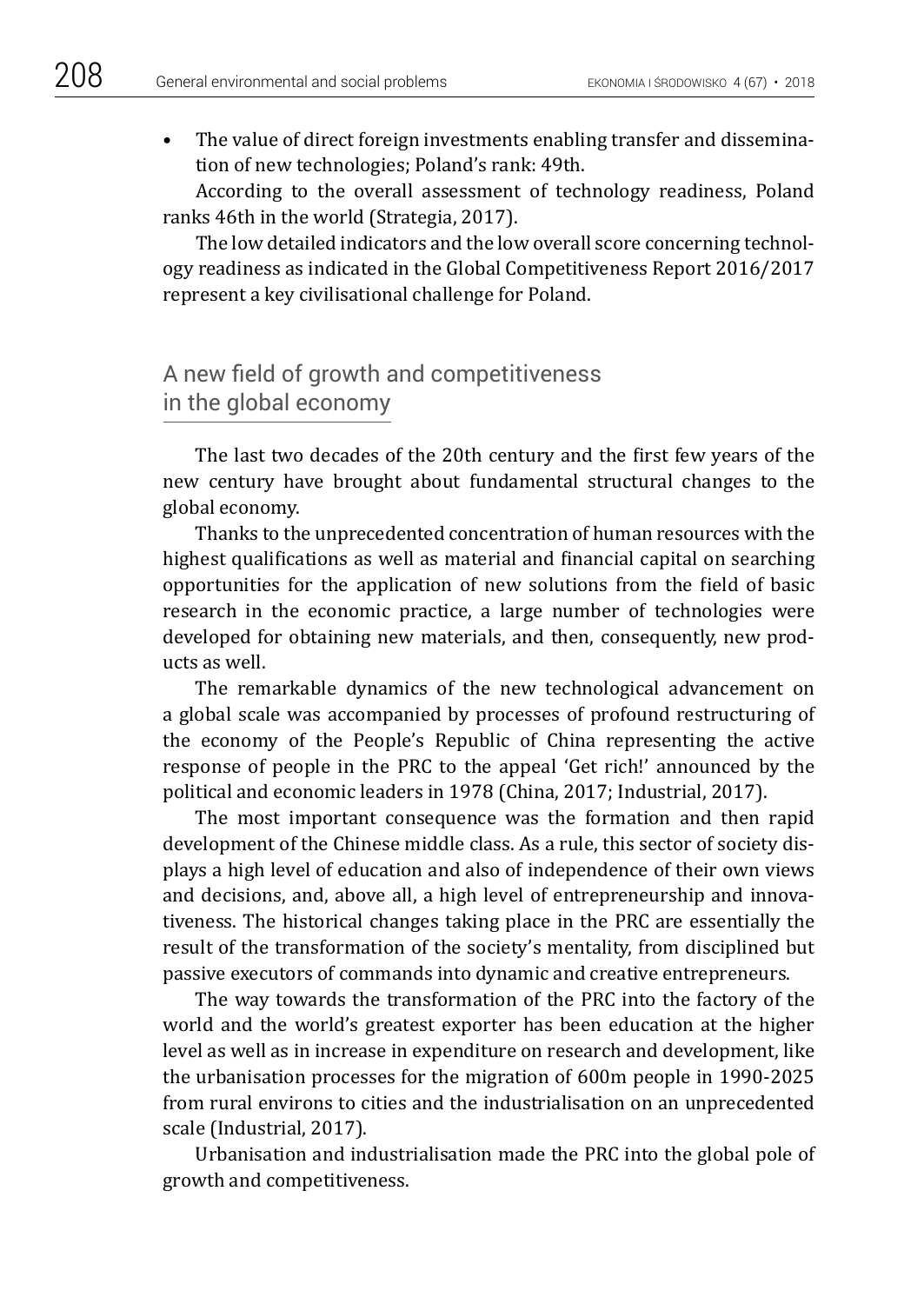### Conclusion

- 1. Innovative technologies essentially boost the demand for allotropes of carbon, silica, germanium and tin, and for critical elements and raw materials.
- 2. The most important effects of the implementation of breakthrough materials and technologies include:
	- a reduction of the specific consumption of materials, including raw materials, and secondary energy in manufacturing processes,
	- a reduction of the specific costs of production and consequently the prices of products manufactured as a result of the application of innovative technologies,
	- expanding the demand for innovative products,
	- a reduction of the anthropogenic pressure on the environment by reducing the rate of depletion of non-renewable mineral resources and primary energy carriers despite the large scale of production,
	- rapid spreading of technological achievements,
	- widespread access, on a global scale, to such developmental factors as:
		- − information,
		- − knowledge, including new knowledge and databases,
		- − technical capabilities of social communications.
- 3. Ground-breaking materials and technologies can be classified as key anthropogenic factors of sustainable development both on a global scale and at the level of individual regions of the world and countries.
- 4. The miniaturisation of devices, the testing and control of instruments, sensors and above all mobile communication devices and household appliances, enable substantial reductions in the amount of gaseous and dust pollutants as well as the volume of waste created in the manufacturing process.
- 5. Widespread use of highly recyclable materials is the key factor of transformation into low-emission economy, and a circular economy in the future.
- 6. The utilisation of materials obtained from non-renewable natural resources, thanks to breakthrough technologies, opens a new chapter in the civilisational development.
- 7. The range and dynamics of the spread of breakthrough products involve a lot of civilisational threats on a scale resulting from the global availability of these goods. Only a few societies have implemented systemic processes of identifying and analysing the new threats and also of forming the ethics and mentality of the current and potential users of innovative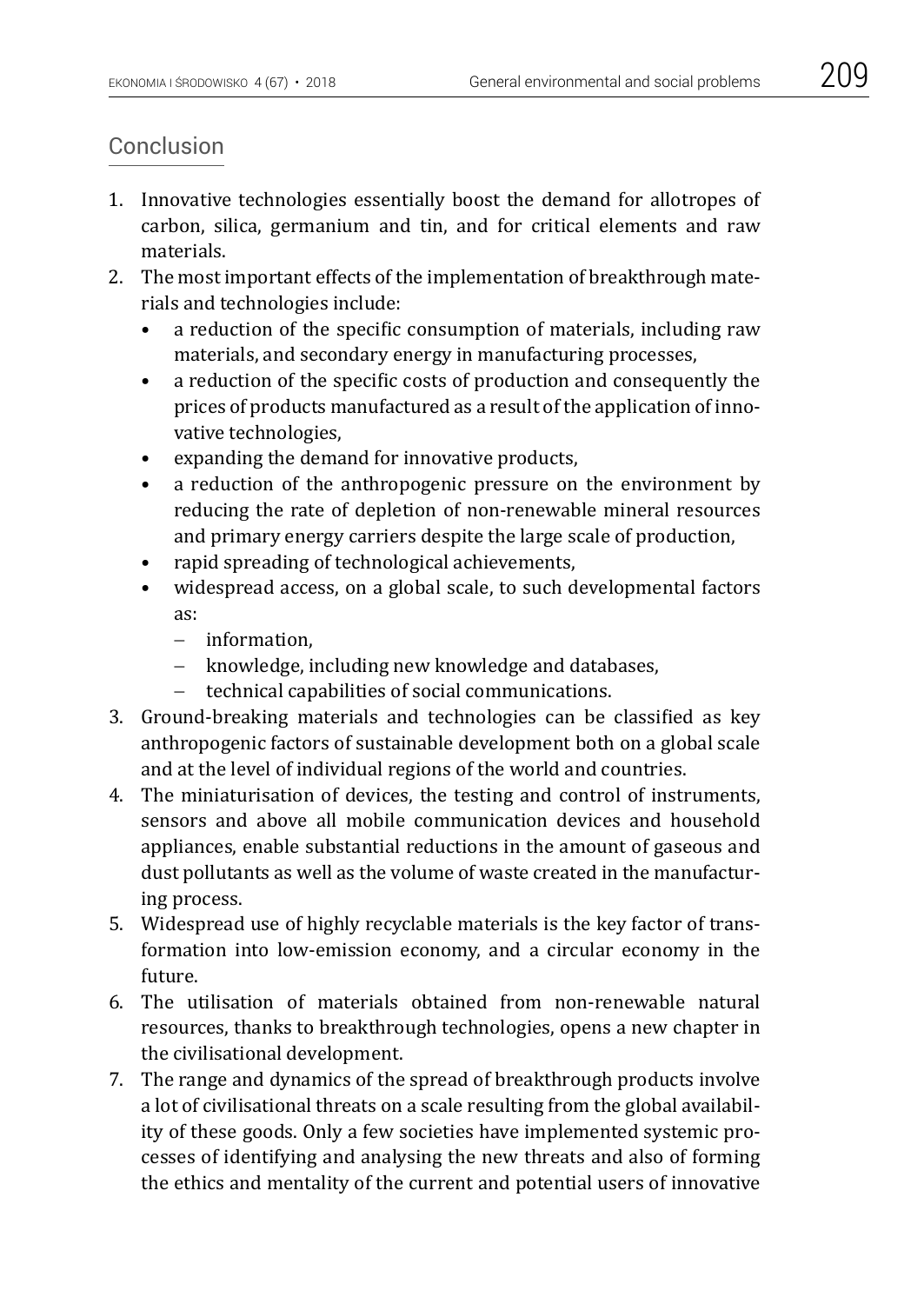products. These actions, as a rule extremely unpopular, are a prerequisite for mature use of the achievements of inventors and manufacturers.

#### Acknowledgments

The article has been prepared within the AGH statutory research grant No. 11/11.200.350.

#### **Literature**

Agricola J. (2000), *O górnictwie i hutnictwie dwanaście ksiąg*, Jelenia Góra

- Blaschke W., Witkowska-Kita B., Biel K. (2015), *Analiza możliwości pozyskiwania krytycznych surowców mineralnych*, "Rocznik Ochrona Środowiska" No. 17(1), p. 792-813
- Brynjolfsson E., McAfee, A. (2015), *Wyścig z maszynami. Jak rewolucja cyfrowa napędza innowacje, zwiększa wydajność i w nieodwracalny sposób zmienia rynek pracy*, Warszawa
- *China Tech Market Outlook for 2017 to 2018. Business Technology Accelerates Digital Transformation in China* (2017), Beijing
- Christensen C. M. (2014), *Przełomowe innowacje*, Warszawa
- *Critical Raw Materials for the European Union Report of the Ad-hoc Working Group on defining Critical Raw Materials* (2010), EU Commission – DG Enterprise and Industry
- *Global Competitiveness Report 2016/2017* (2017), Geneva, World Economic Forum
- *Industrial Development Report 2016. The Role of Technology and Innovation in Inclusive and Sustainable Industrial Development* (2016), Vienna, UNIDO
- Jankowska-Kłapkowska A. (2001), *Społeczeństwo informacyjne a nowa gospodarka*, in: R. Pajda (ed.), *Wybrane zagadnienia współczesnej ekonomii*, Kraków, p. 11-18
- *Key Nanotechnology Indicators* (2015), OECD
- *Komunikat Komisji Europejskiej do Parlamentu Europejskiego, Rady, Europejskiego Komitetu Ekonomiczno-Społecznego i Komitetu Regionów w sprawie przeglądu wykazu surowców krytycznych dla UE i wdrażania inicjatywy na rzecz tych surowców* (2014), Bruksela
- Mikoś T. (2008), *Górnicze skarby przeszłości. Od kruszcu do wyrobu i zabytkowej kopalni*, Kraków

*Nanotechnology Market Reports – Trends, Analysis & Statistics* (2017), London

*Nowy Przemysł* (2010-2017)

- OECD (2016), *Opportunities and Risks of Nanotechnologies*
- *OECD Science, Technology and Innovation Outlook 2016* (2016), Paris, Directorate for Science, Technology and Innovation OECD Publishing
- Pindór T. (2016), *Reindustrializacja Legnicko-Głogowskiego Okręgu Miedziowego*, "Barometr Regionalny: Analizy i Prognozy" No. 14(1), p. 103-109
- Pindór T. (2017a), *Innovative methods of natural gas exploitation as a factor of sustainable development of world economy,* "Ekonomia i Środowisko" No. 4, p. 205- 217